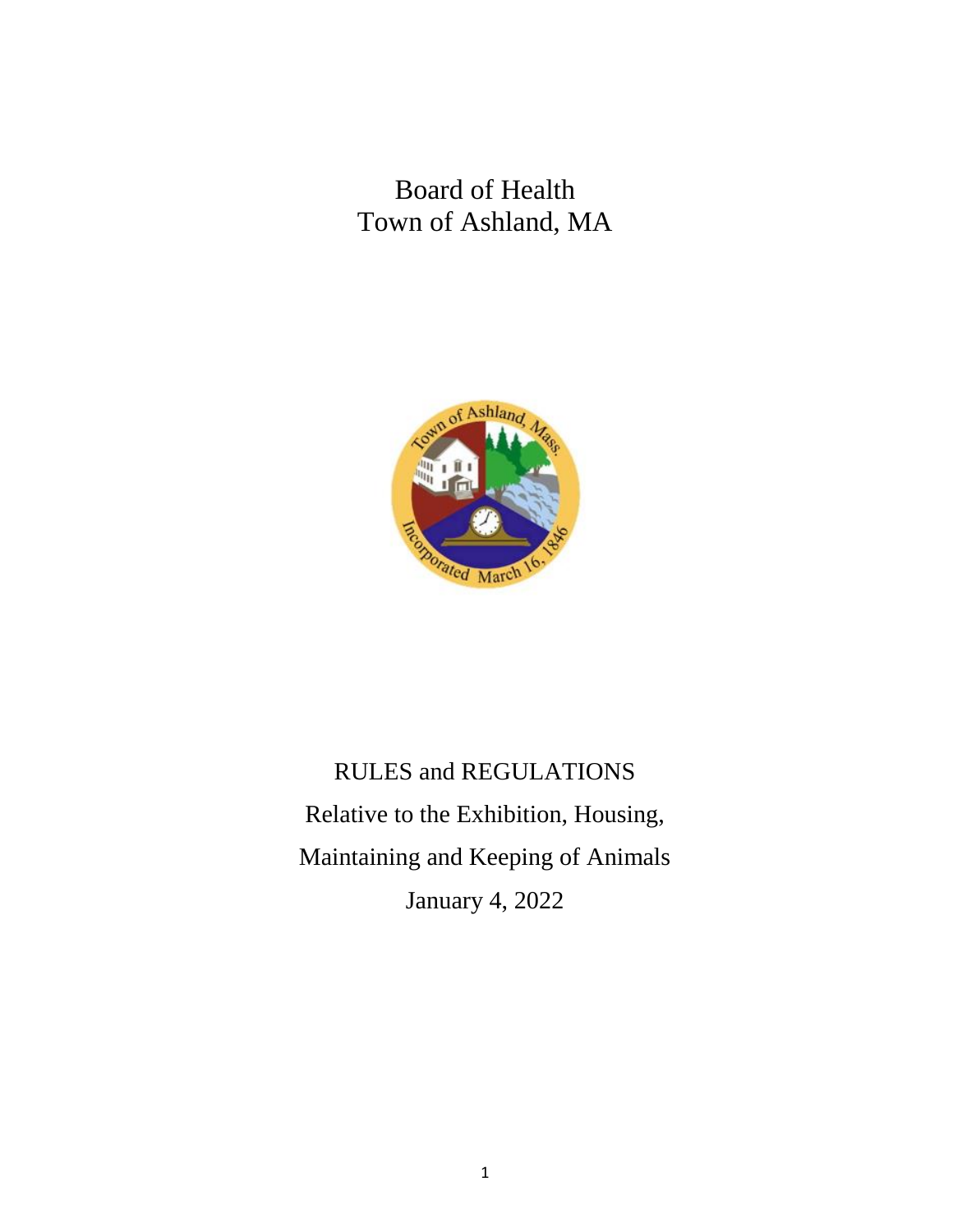## **Regulation of the Town of Ashland Board of Health Minimum Standards for the Keeping of Animals**

# **A. Authority**

This Regulation is pursuant to the authority granted to the Ashland Board of Health by Massachusetts General Laws Chapter 111, Section 31, which provides that "Boards of Health may make reasonable health regulations," and Massachusetts General Laws Chapter 111, Section 155.

#### **B. Statement of Purpose**

- 1. This regulation is promulgated to provide minimum standards for the keeping of animals in Ashland by enabling residents to have the opportunity to participate in the growing national trend for responsible, small scale agricultural promotion while protecting public health, safety and welfare in Ashland.
- 2. This regulation is not intended to regulate the use of land for commercial agriculture. Commercial agriculture may be limited by Ashland Zoning Bylaw to activities of five (5) acres or more or on parcels of two (2) acres or more if the sale of products produced from the agricultural use on the parcels annually generates at least \$1,000 per acre based on gross sales dollars in areas not zoned for agriculture in accordance with Massachusetts General Laws Chapter 40A, Section 3.

## **C. Definitions**

For the purpose of this Regulation, the following words shall have the following meanings:

Abutter: Owners of the abutting land or property within one hundred fifty (150) feet of the area of the Applicant's property where animals are kept. A Person will only qualify as an Abutter, for the purpose of this regulation, if he or she possesses an ownership interest in the abutting land or property.

Animal: A living thing that is not a human being or plant. For purposes of this Regulation, the term "animal" will be categorized as follows: All animals and livestock which are kept as Domesticated Animals but excluding the following: Household Pets as defined herein; research laboratory animals otherwise regulated; and non-exempt Wild or Exotic Animals as regulated by Massachusetts General Laws Chapter 131, Section 23 and 321 CMR 9.00.

Animal Control/Inspector: Ashland Animal Control/Inspector

Animal Structure: Any structure used to house, shelter or contain Livestock and Animals.

Applicant: A Person who applies for a Permit to keep one or more Animals pursuant to this Regulation.

Board of Health or the "Board": The Ashland Board of Health and/or its designated agent(s).

Cockerel: Young male chicken.

Corral: Any pen or enclosure for confining one or more Animals.

Department: Ashland Board of Health Department, which serves as the agent of the Board.

Domesticated Animals: Animals of a species of vertebrates that have been domesticated by humans so as to live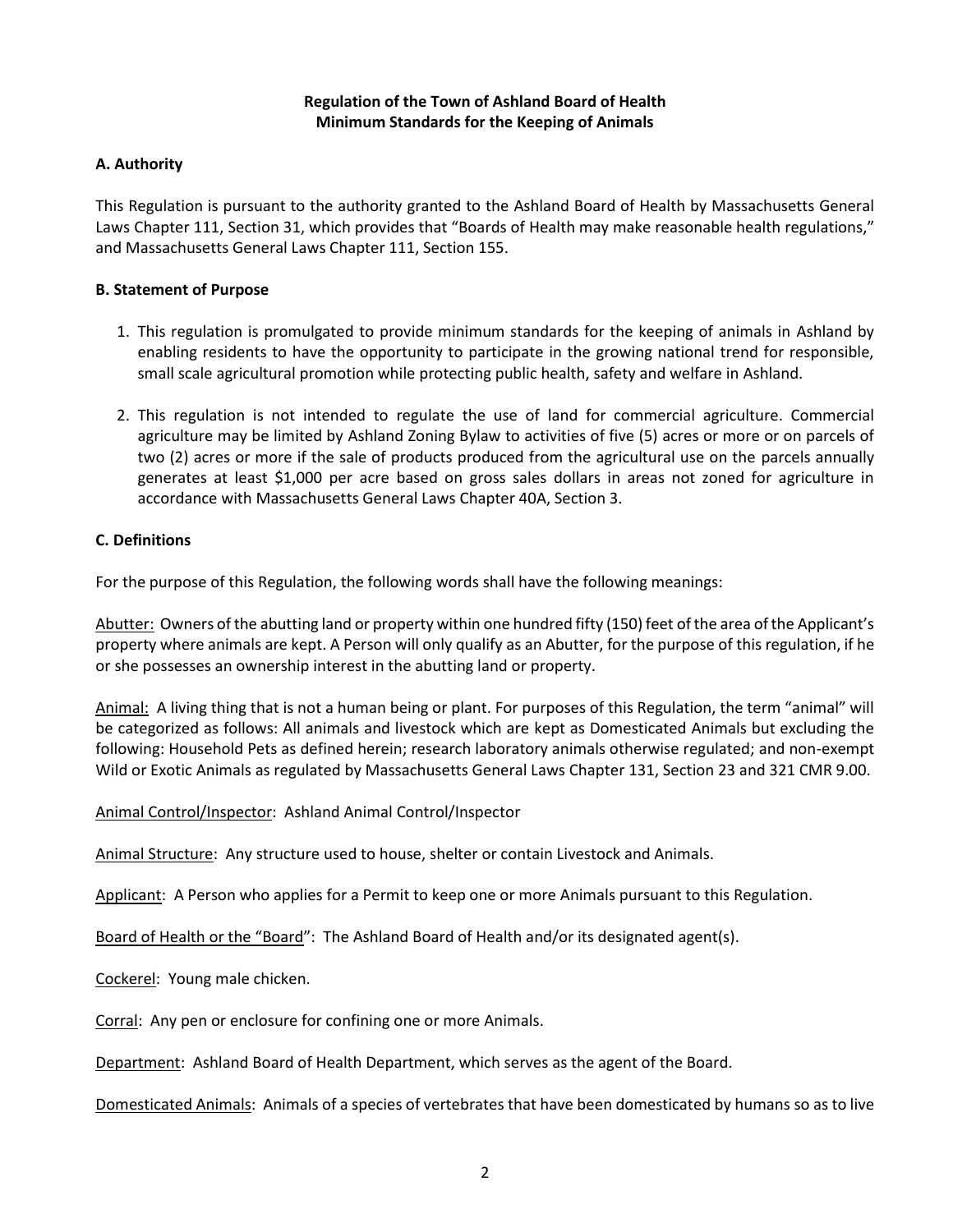and breed in a tame condition and depend on humankind for survival. Domesticated Animals shall include, but not be limited to any equine or bovine animal, goat, sheep, swine, dog, cat, poultry, rabbit, or other domesticated beast or bird.

Dwelling: Any building, structure or shelter used or intended for human habitation.

Facility: The total accommodations to be used for the keeping and care of one or more Animals, including but not limited to land and any accessory or Animal Structure such as, but not limited to a barn and/or stable.

Fencing: Enclosure material installed for privacy or livestock and/or animal containment.

Feed Management Plan: A plan for the keeping and management of feed.

Fowl: Birds for food, show or hunted as game.

Generally Acceptable Agricultural Practices: Practices that the applicant can demonstrate are consistent with the Massachusetts Department of Agricultural Resources Division of Animal Health's (MDAR's) Generally Acceptable Agricultural Practices (GAAPs). The following are some potential resources, but are not an exhaustive list, that can be consulted to establish compliance with the MDAR GAAPs:

- MDAR,<http://www.mass.gov/eea/agencies/agr/>
- USDA Natural Resource Conservation Service, [http:///www.nrcs.usda.gov/wps/portal/nrcs/site/ma/home/](http://www.nrcs.usda.gov/wps/portal/nrcs/site/ma/home/)
- MA Association of Conservation Districts, [https:///massacd.wordpress.com/](https://massacd.wordpress.com/)
- UMASS Extension[, http://ag.umass.edu/resources/agriculture-resources](http://ag.umass.edu/resources/agriculture-resources)
- UNH Cooperative Extension, https://extension.unh.edu/sites/default/files/migrated\_unmanaged\_files/Resource000471\_Rep493.pd f

Hen: Female chicken.

Household Pets: Animals that are primarily kept in a Dwelling and not in a Facility, for non-agricultural purposes, including but not limited to dogs, cats, ferrets, fish, domesticated or exotic birds, guinea pigs, hamsters, and mice. Household Pets do not include

- Livestock
- Cattle, goats, sheep, swine, equines, camelids, poultry, and other fowl that are kept for non-agricultural purposes

Keeping of Animals Permit or "Permit": A permit issued by the Board for the keeping of one or more Animals in accordance with the provisions of this Regulation.

Livestock: Animals kept for agricultural purposes, including but not limited to cattle, goats, sheep, swine, equines, camelids, poultry and other fowl. Livestock does not include Roosters or Cockerel.

Manure Management Plan (MMP): A plan for the handling of manure and animal wastes. The MMP shall address cleaning, composting, storage, utilization and removal of manure.

MDAR: Massachusetts Department of Agricultural Resources.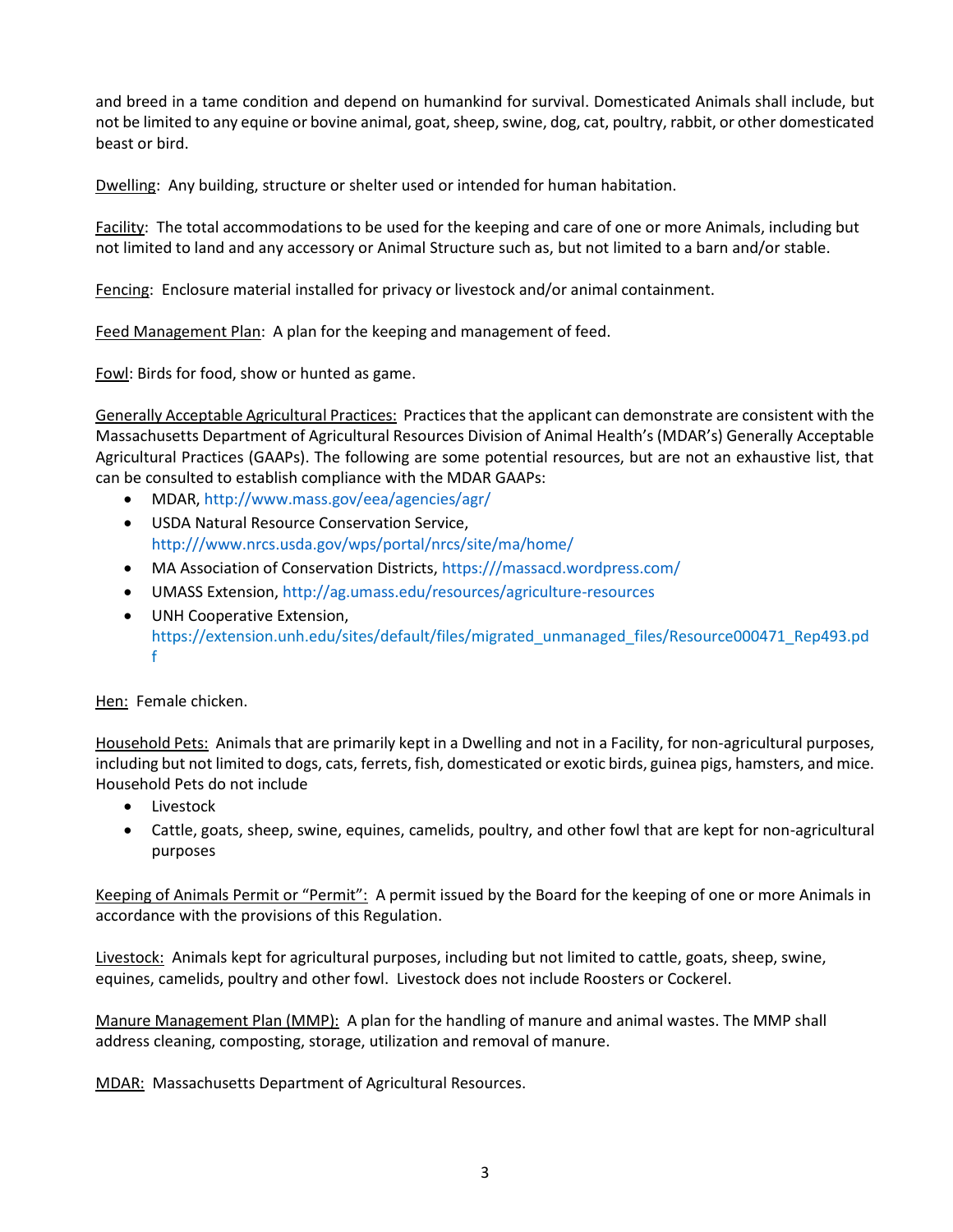M.G.L.: Massachusetts General Law.

Owner: Every Person who has legal title to any lot, building, structure, dwelling or dwelling unit.

Non-exempt: Those animals excluded from the Massachusetts Division of Fisheries and Wildlife Exemption List found in 321 CMR 9.01, pursuant to the licensing provisions of M.G.L. c. 131, § 23.

Nuisance: Any condition, including but not limited to, noise, offensive odor, attraction or breeding of insects including flies, an environment which supports or increases the presence of Rodents, or causes liquid effluent or runoff, in such concentrations and/or such duration as to cause inconvenience or annoyance to others, be potentially injurious to human health or, unreasonably interfere with the health or safe enjoyment of life and/or property as determined by the Department. This definition shall be applied in a manner consistent with the provisions of M.G.L. Chapter 111, Section 125A.

Permit: An official document issued by the Board which allows for the keeping of one or more Animals in accordance with the provisions of this Regulation.

Permit Holder: Any person who has met the conditions of this Regulation and has received a Permit issued by the Board of Health to keep Animals.

Person: Every individual or group of individuals, including a partnership, corporation, firm, association, group, or other entity including a city, town, county, or other governmental unit, owning property, or carrying on an activity regulated by this Regulation.

Pest Management Plan: A plan, which adequately defines the measures that shall be taken by the Owner to minimize or control the presence of rodents, insects and other pests, and to minimize the creation of odors and other Nuisances.

Pigeon: A member of the Columbidae family of birds that include "racing," "fancy" and sporting pigeons.

Poultry: Domesticated birds, including chickens, turkeys, ducks, geese, guinea fowl, pheasants and Pigeons.

Rabbit: A member of the Leporidae family of mammals that includes rabbits and hares.

Rodent: Any Animal of the order Rodentia including rats, mice, chipmunks, gerbils, beavers, guinea pigs, hamsters, chinchillas, and squirrels.

Rooster: An adult male chicken.

Run: A fenced outdoor space that Poultry may use.

Stable: An accessory building or structure used for the shelter and/or feeding of one or more Animals.

Stall: A compartment in a stable used for the keeping of one or more Animals.

Temporary Permit: A Permit issued by the Board for the keeping of one or more Animals in accordance with provisions of this regulation for a public event which is granted for no longer than seven (7) consecutive calendar days.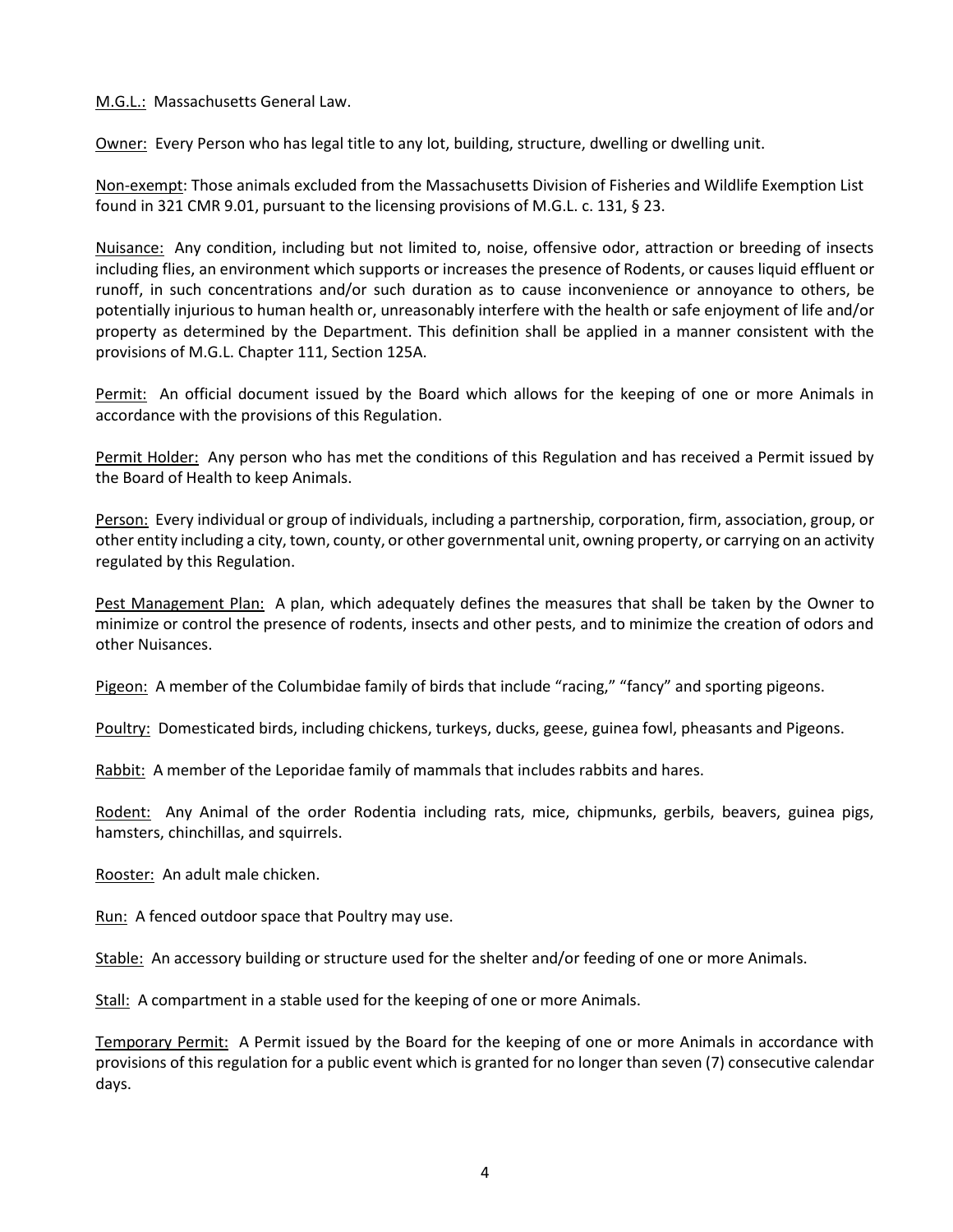Unsanitary Conditions: A Facility's state of being or condition which, in the judgement of the Board, is conducive to, or results in, a Nuisance.

Usable Area: Land area suitable for the raising of Animals such as pastures, fields and wooded uplands. This area does not include wetlands, dwellings, or any other area(s) as may be restricted by town, state or federal law, regulations or guidelines.

Variance: Deviation from the requirements of this Regulation.

Wetlands: Land area or surface area so defined by the Wetlands Protection Act, Massachusetts General Law, Chapter 131, Section 40 and regulations promulgated pursuant to 310 CMR 10.00 or by the Ashland Wetlands Protection Bylaw or pursuant to Section 404 of the Federal Water Pollution Control Act, 33 U.S.C. 1341.

Wild and Exotic Animals: Any Animal not normally found or kept as a Domesticated Animal, and which require a permit to keep, issued by either a federal or state wildlife agency, including but not limited to deer, poisonous reptiles, alligators, monkeys, lions and tigers or as further defined as non-domesticated by M.G.L., Chapter 131, Section 23 and 321 CMR 9.00.

## **D. Permit and Application Requirements**

- 1. No Person shall keep Animals without a Permit from the Department, except the following:
	- a. Operations on commercial farms which meet the requirements of M.G.L., Chapter 40A, Section 3 or M.G.L. Chapter 128, Section 1A
	- b. Veterinary hospitals
	- c. Medical research facilities
	- d. Commercial pet shops
	- e. Animal pounds or shelters conducted by Animal Control
- 2. Application for a Permit shall be submitted to the Department for review on a form supplied by the Department for each location where Animals are kept in Ashland. Such application shall be accompanied by the following information, and will be deemed incomplete if any information, plan, or fee is missing.
	- a. APPLICANT's Name, mailing address, phone number, email address, and emergency contact number.
	- b. Name, mailing address, phone number, email address and emergency contact number for all OWNERs of the property.
	- c. Location street address and/or parcel information for the premises where animals will be kept.
	- d. Maximum number and species of Animals to be kept.
		- i. If the Permit Holder intends to increase the number of Animals or change the species of Animals to be kept prior to the end of the permit year, the Permit Holder must notify the Department, and a public hearing before the Board may be required if the Department believes that the increase will materially change the application upon which the Permit is based.
		- ii. This section shall not apply to farmers breeding animals commercially.
	- e. A plot plan, acceptable to the Department, that includes dimensions of the area where Animals will be kept, the locations of the primary residence and other dwelling areas, structure(s) including fences, abutting structures(s), septic systems, private wells, and wetlands. A hand-drawn plot plan is acceptable so long as it is of sufficient detail and quality to allow for Department review.
	- f. A written copy of each of the following:
		- i. Manure Management Plan a plan for storage and disposal of animal waste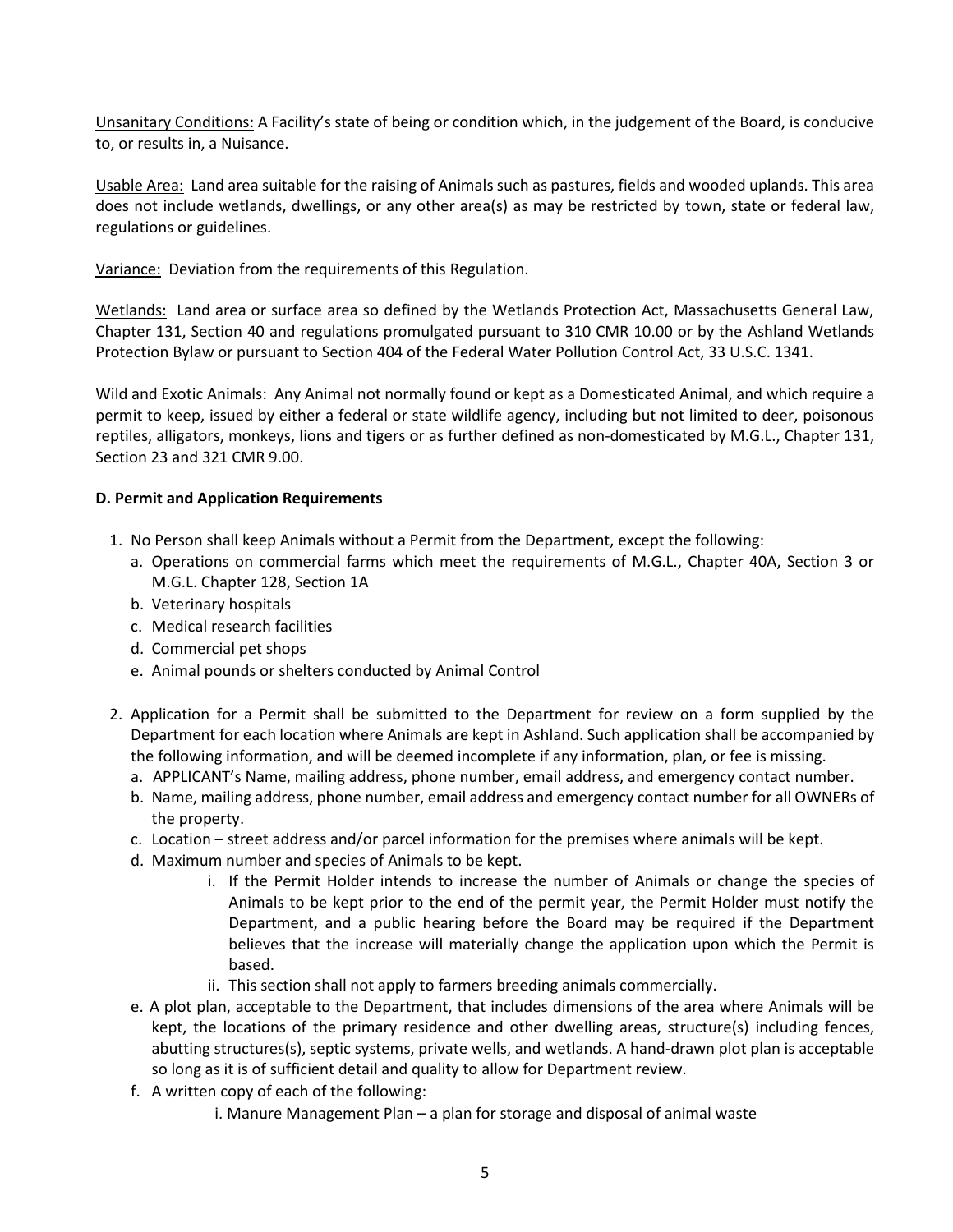- ii. Feed Management Plan a plan for animal food storage
- iii. Pest Management Plan a plan for management of pests such as rodents and insects iv. Plan for the disposal of deceased Animals
- g. If the Applicant is not the Owner of the property, documentation must be provided indicating that the Owner of the property is not opposed to the keeping of Animals on the property.
- h. Application fee as indicated on the current Board of Health schedule of fees.
- 3. The Permit shall not be transferable as to other Animals, or assignable or transferable for the use of others, nor the use of other locations.
- 4. The Permit shall expire on December 31st of each year, unless sooner revoked or suspended by the Board after a hearing.
- 5. A Permit Holder must apply for a renewal of the Permit at least thirty (30) days prior to the expiration of the Permit. If a Permit Holder fails to timely apply for a renewal of the Permit, the Permit Holder's application shall be treated as an application for a new Permit. A Permit will not be denied without cause in the form of valid complaints and/or violations of this regulation or other laws.
- 6. All Permits issued prior to the effective date of this regulation are valid subject to the prior regulation, provided conditions and agreements contained in the original application have not changed, and that no conditions exist that would be injurious to the public health, safety or welfare. All new applications received after the effective date of this regulation shall be subject to this regulation.
- 7. The Applicant must demonstrate that the issuance of a Permit shall not be detrimental in any way to the public welfare and would not endanger the health or safety of the municipality, and that all applicable requirements of this regulation have been satisfied. The Board may impose conditions, safeguards and other limitations on a Permit consistent with the public health, safety and welfare.
- 8. It shall be a condition of any Permit issued under this regulation that the Permit Holder shall comply with all applicable federal, state and local laws, regulations and other requirements, including compliance to Ashland Zoning Bylaws, Ashland General Bylaws, and the Massachusetts Wetlands Protection Act Regulations 310 CMR 10.00.
- 9. A Permit issued for a Stable shall serve as the Stable License in accordance with M.G.L. Chapter 111, Section 155. Pursuant to M.G.L. Chapter 128, Section 2B, an additional stable license issued by Massachusetts Department of Agricultural Resources shall be required if the stable operates as a riding school or keeps horses for hire.
- 10. The Board reserves the right to suspend the issuing of Permits during times of confirmed animal disease outbreaks, such as, but not limited to, avian influenza.
- 11. Temporary Permits
	- a. No Person shall keep, conduct, or operate, within the Town of Ashland, any pony ring or ride, circus, rodeo, pet show, cat show, dog show, Animal act or exhibition, Wild and Exotic Animal show or exhibition, reptile show or exhibition, or any similar event, without first obtaining a Temporary Permit from the Department on a form supplied by the Department.
	- b. Applicants of Temporary Permits shall submit the following written documents as a part of their application to the Department at least 14 days prior to the first day of the event:
		- i. Completed Temporary Permit application form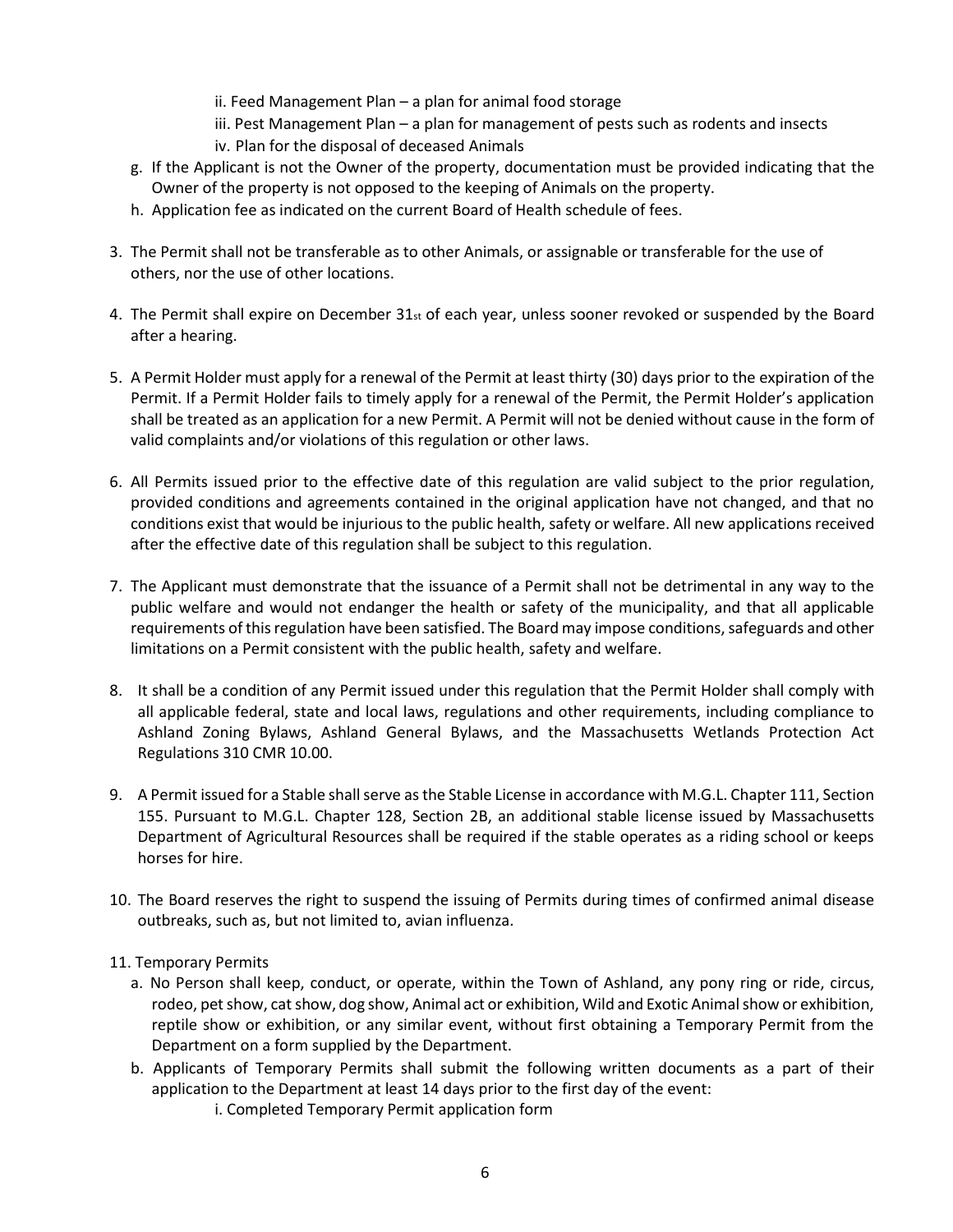ii. Animal waste clean-up plan

iii. A plot plan that includes dimensions of the area where Animals will be kept, the locations of the primary residence and other dwelling areas, buildings, structure(s) including fences, abutting structures(s), septic systems, private wells, and wetlands. A hand-drawn plot plan is acceptable so long as it is of sufficient detail and quality to allow for Department's review. iv. A Personal Sanitation Plan.

## **E. General Requirements**

- 1. Facility Requirements
	- a. No person shall erect, occupy, use, rebuild, reconstruct, alter, or structurally change a Stable, Animal Structure or Facility intended for housing or confining Animals without submitting an initial or revised plan to the Department for its review and approval. This section shall not apply to minor repairs to an existing Facility.
	- b. All Facilities shall be located to meet the minimum setback distance as set forth below:
		- i. No less than two hundred (200) feet from the high water mark of any known source of public drinking water supply. This requirement also applies to tributaries of public surface drinking water supply.
		- ii. No less than one hundred fifty (150) feet from any private well.
		- iii. No less than one hundred (100) feet from any Wetland as defined by M.G.L., Chapter 131, Section 40.
		- iv. No less than twenty-five (25) feet from the property line of any Abutter.
		- vi. No less than ten (10) feet from any Dwelling located on the Applicant's property where the Facility will be located.
		- vii. No less than the minimum setback distances required in the Ashland Zoning Bylaw for any Animal Structure.
	- c. A Facility shall not be located in the front yard or the side yard if bordering a public way.
	- d. A Facility shall not interfere with any utility or other features of the property that require suitable access.
	- e. All Facilities shall be securely fenced on all sides for security and prevention of Animals from escaping.
	- f. All Facilities shall be constructed securely to exclude predators.
	- g. The floor and grounds of the Facility shall be designed, constructed, and maintained in a manner that will promote the safety and sanitary conditions of the Animals.
	- h. All Facilities shall be adequately ventilated and provide protection from the weather.
	- i. Construction or repair of any Facility shall comply with applicable sections of the Massachusetts State Building Code 780 CMR.
	- J. Any Facility larger than 8 feet x 10 feet will require a Building Permit to be obtained.
- 2. All Animals shall be confined to the premises for which a Permit is granted. Animals are not permitted to roam outside of the permitted premises. All animal waste is to be removed by the permit holder from any location within the Town should an animal escape the premises.
- 3. All Animals shall be treated in a humane manner at all times, and must be given access to fresh food, potable water and protection from the elements. It is illegal to abuse, either physically or by neglect, any Animal.
- 4. Unless conducted in a commercial facility licensed by the United State Department of Agriculture or Massachusetts Department of Public Health, slaughtering of any Animal is prohibited in Ashland.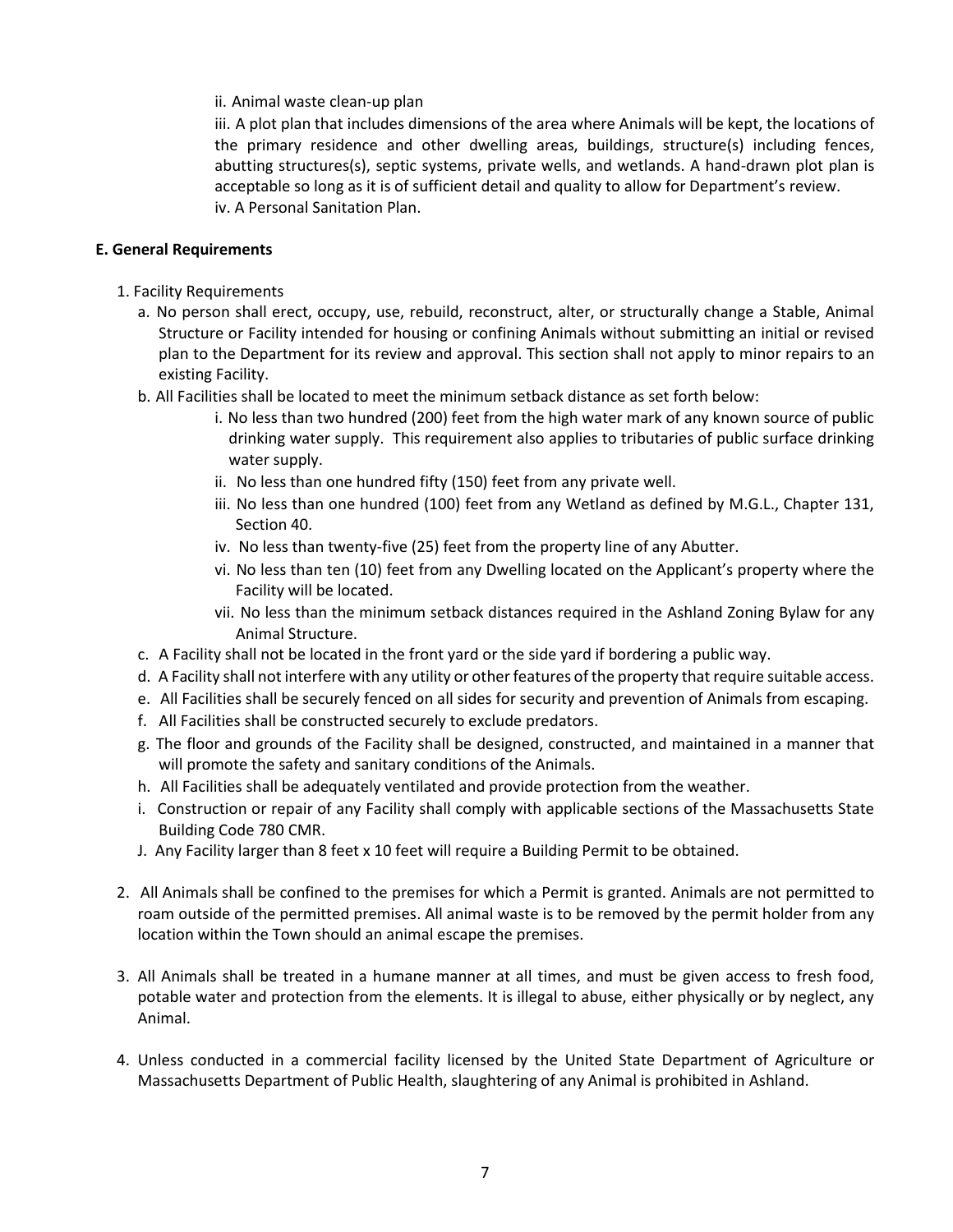- 5. The Board may at any time require the removal of an Animal from the custody of any Person when it is determined that the health, safety, or welfare of an Animal is jeopardized. The Board will assist the MSPCA, the Animal Rescue League of Boston (ARL), the Ashland Animal Control, or any other charitable organization in this process.
- 6. If an Animal contracts a disease designated in its reportable disease program, the Permit Holder shall report to MDAR's reportable disease program.
- 7. The Board may order the removal of Animals if the Board determines a health risk exists.
- 8. Keepers of Animals, including those exempt from Permitting, shall use Generally Acceptable Agricultural Practices to maintain Facilities in a sanitary manner at all times and to eliminate the creation of a Nuisance or Unsanitary Conditions.
- 9. Odors generated from keeping of Animals shall not be perceptible at the property boundaries.
- 10. Liquid and/or solid Animal waste shall not be discharged in Runoff onto neighboring properties, public ways, waterways, wetlands, or wells. Water, including drainage, shall not collect and become stagnant or create a ponding effect on the premises or surrounding area.
- 11. The Board shall retain the right to order evaluation and extermination by a licensed pest control operator at the expense of the keeper of Animals if Nuisance conditions are deemed to exist.
- 12. The creation of Nuisance conditions may result in the revocation of the Permit.
- 13. Acceptance of a Permit or registration of an Animal pursuant to Section D of this regulation shall be deemed consent for the Board, the Department, or Animal Control to enter and inspect all Facilities on the property.
- 14. Garbage shall not be fed to Animals.
- 15. Pursuant to M.G.L. Chapter 272, Section 80F, live Animals shall not be offered as prizes in any contest or game.
- 16. In accordance with M.G.L. Chapter 131, Section 23, and 321 CMR 9.00, the keeping of Non-exempt Wild and Exotic Animals is prohibited within the Town of Ashland.
- 17. In accordance with Massachusetts General Law, Chapter 111, Section 125A, ". . . the odor from the normal maintenance of livestock or the spreading of manure upon agricultural and horticultural or farming lands, or noise from livestock or farm equipment used in normal, generally accepted farming procedures or from plowing or cultivation operation upon agricultural and horticultural or farming lands shall not be deemed to constitute a nuisance." This law applies to commercial farming operations.
- 18. Animals imported to Massachusetts shall be accompanied by a health certificate, pursuant to Requirements by Massachusetts Department of Agricultural Resources.
- 19. Additional Requirements for Keeping of Poultry
	- a. The keeping of roosters and/or cockerels is prohibited within the Town of Ashland.
	- b. Poultry, except Pigeons, shall be kept in an enclosed Facility and segregated from wild migratory Fowls.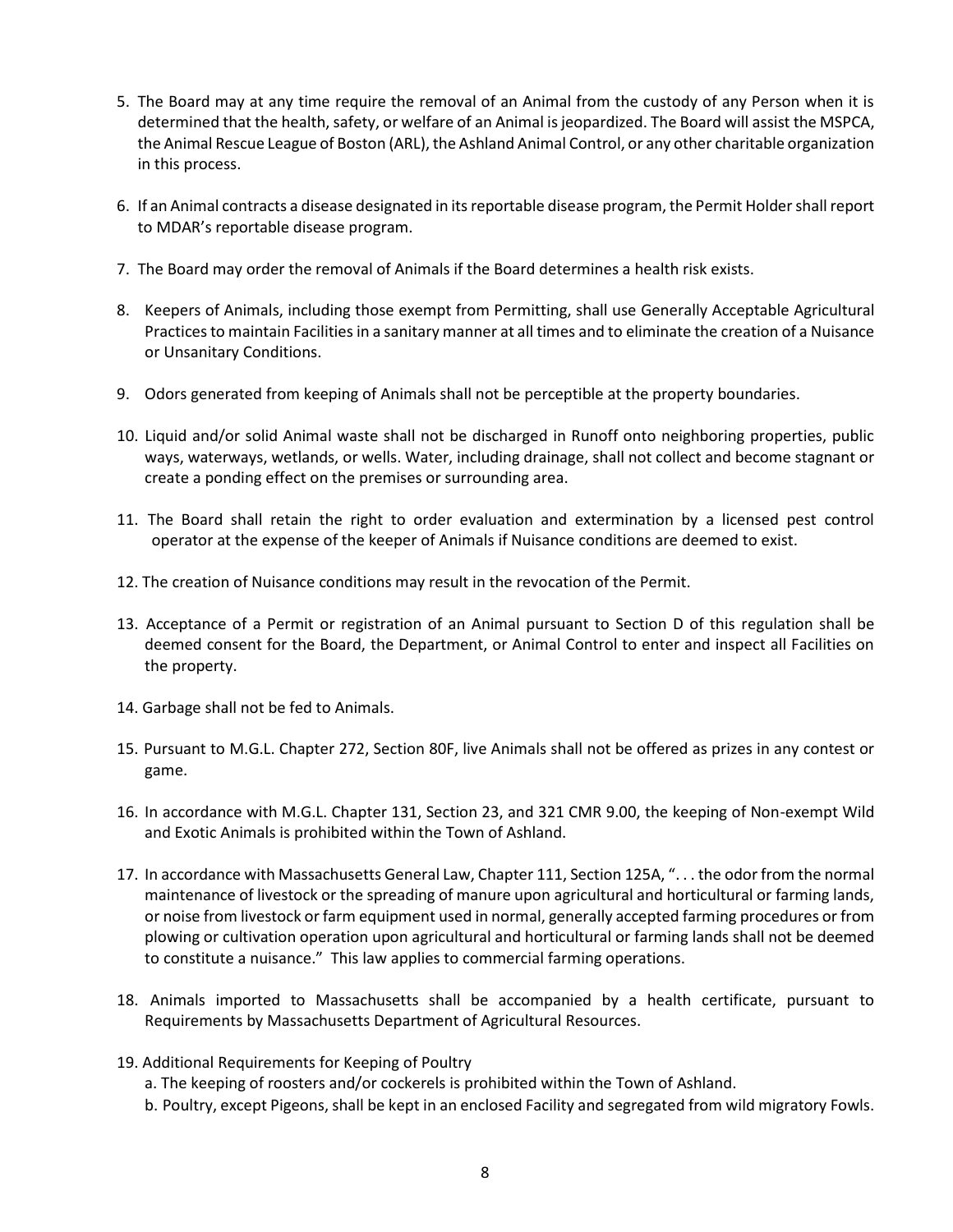- c. Poultry may only be allowed to roam in a fenced Run.
- d. The Poultry Facility shall have a hardware cloth floor or two feet of hardware cloth sunk into the ground on all sides to prevent Rodents from burrowing into the Facility.
- e. The inside and outside floors of a Poultry Facility shall consist of loose material such as straw or wood chips to deal with Poultry droppings and to provide ventilation.
- f. Weekly or more frequent cleaning of the Poultry Facility is required to prevent odor and the creation of a Nuisance condition.
- g. Hens shall not be subjected to debeaking or forced molting.
- h. Except for exercising, training or competition, Pigeons shall be confined to their Facility. In general, Pigeons shall not be released during the hours of 10 AM to 4 PM, June through September. The timing of release for these activities shall correspond to the needs of Abutters and may need to be flexible depending on Abutters' specific needs. Pigeons shall not be allowed to perch or linger on any property other than the permitted location.

| Type of<br>Animal                   | Cow                         | Goat                      | Hen /<br><b>Poultry</b>  | <b>Horse</b>                              | Pig                                                                                     | <b>Sheep</b>              |
|-------------------------------------|-----------------------------|---------------------------|--------------------------|-------------------------------------------|-----------------------------------------------------------------------------------------|---------------------------|
| Unit                                | 1 Cow                       | 1 Goat                    | 1 Hen                    | 1 Horse                                   | 1 Pig                                                                                   | 1 Sheep                   |
| Enclosed<br>Facility<br>Area/Animal | $75 - 100$ ft <sup>2</sup>  | $20 - 25$ ft <sup>2</sup> | $3 - 4$ ft <sup>2</sup>  | Box stall 12'<br>$x 8'$ or 10' $x$<br>10' | 48 ft <sup>2</sup> with<br>exercise yard;<br>100 ft <sup>2</sup> w/out<br>exercise yard | $20 - 25$ ft <sup>2</sup> |
| Exercise<br>Yard/Animal             | $100 - 125$ ft <sup>2</sup> | 50 ft <sup>2</sup>        | 10 ft <sup>2</sup>       | 2,000 ft <sup>2</sup>                     | $200$ ft <sup>2</sup>                                                                   | 50 ft <sup>2</sup>        |
| Pasture<br>Area/Animal              | $1 - 2$ acres               | $0.2 - 0.3$<br>acres      | $\overline{\phantom{a}}$ | $1 - 2$ acres                             | $12 - 14$ sows<br>acre/rotational<br>pasture                                            | $0.2 - 0.3$<br>acres      |

20. Facilities shall meet the minimum sizing requirements listed below:

Adopted from "*Housing and Space Guidelines for Livestock*", University of New Hampshire Cooperative Extension, 2017.

#### **F. Enforcement and Penalties**

- 1. This regulation may be enforced by the Department and Animal Control. Any resident who desires to register a complaint pursuant to the regulation may do so by contacting the Board or its designated agent(s) and the Board shall investigate.
- 2. Refusal by a Permit Holder to cooperate with inspections by the Department or Animal Control pursuant to this regulation may result in the suspension of a Permit.
- 3. If there is a violation of this Regulation, the Department may issue a written order ("Order") to the Person or Persons having control of the premises and to the Permit Holder (if applicable) to correct the offending deficiencies within a reasonable specified time.
- 4. As an alternative to an Order or if a person does not comply with an Order and such Order is not modified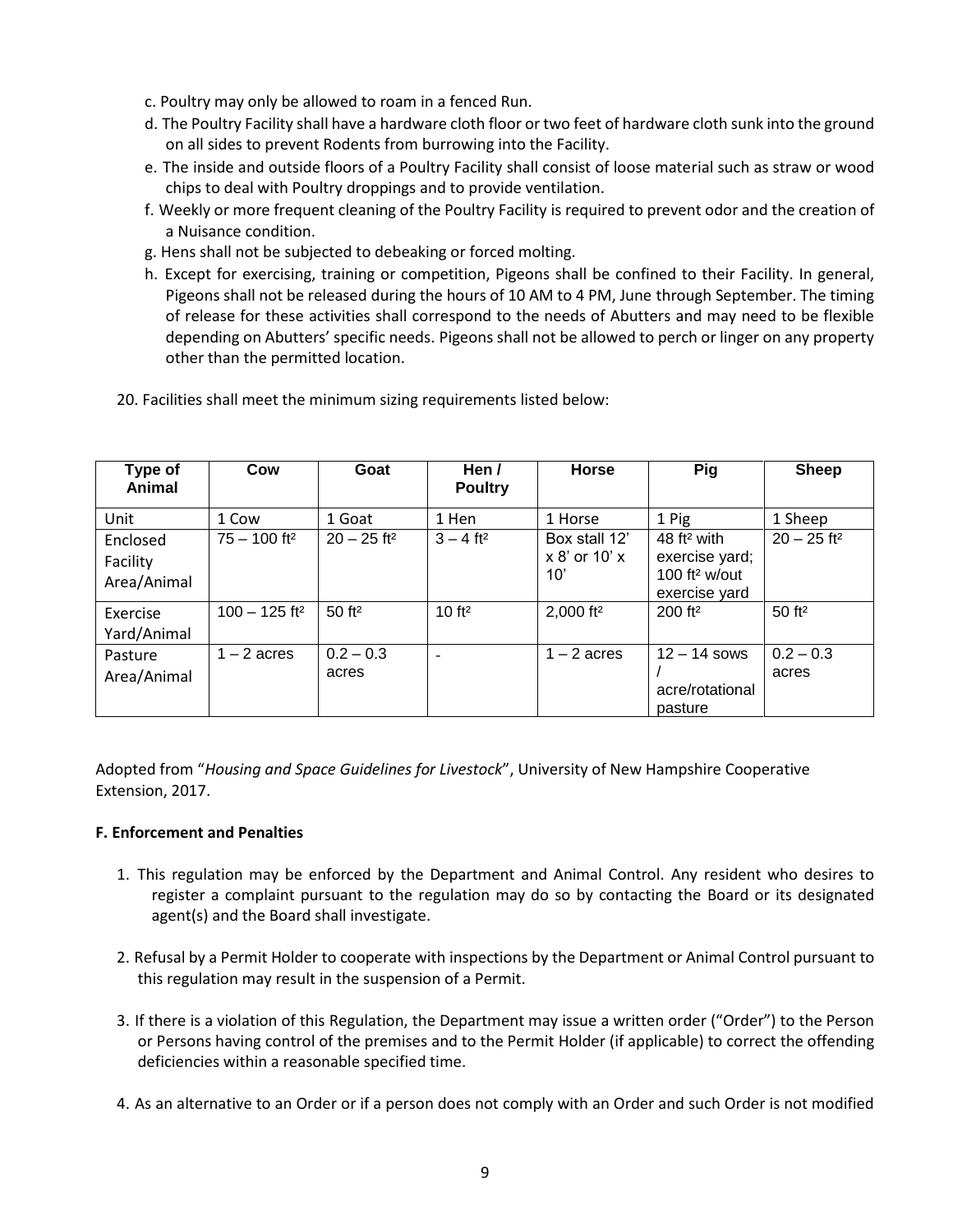or withdrawn, the Board may commence an enforcement action to correct such violation(s).

- 5. In accordance with Massachusetts General Law Chapter 111, Section 31, any violation of this regulation shall be subject to fines. Each day the violation continues shall be considered a separate offense. Nothing contained herein shall preclude the Board from seeking equitable relief to enforce this regulation.
- 6. The Board may suspend, revoke, or deny a Permit if a Permit Holder is found to be in violation of any provision of this regulation after a hearing.
	- a. Arrangements for re-homing the Animals shall accompany any suspension, revocation, or denial of a Permit. The Permit Holder shall be responsible for re-homing arrangements and expenses.
- 7. Any Person to whom an Order has been served pursuant to this Section shall have the opportunity to request a hearing before the Board. A request must be made in writing within fourteen (14) days after the Order has been served. For the purposes of this Section, an Order shall be deemed to have been served on the date of mailing, except as stated otherwise on the Order. At the hearing, the Person served with the Order shall be given an opportunity to present evidence and show why an Order should be modified or withdrawn.

## **G. Variances**

- 1. Variance to any section of this regulation may be requested in writing to the Board. When such a request is received, a public hearing before the Board shall be scheduled in accordance with Section H of this Regulation.
- 2. Any Person who requests a variance to this regulation, must notify all abutters of their intent to request a variance, including the reason for the request of the variance. Applicants shall use a letter supplied by the Department, and shall send the form by mail, return receipt requested. Written comments from any Abutter may be submitted to the Department by mail, email, or in person within fourteen (14) calendar days from the post-marked date of the notification.
- 3. Variances shall be granted only under the following conditions:
	- a. Strict enforcement of this regulation will constitute a manifest injustice; and
	- b. The granting of a variance shall not in any way impair the public health and safety or the environment.
- 4. The Board may impose any conditions, safeguards and/or other limitations on a variance when it deems it appropriate to protect the public health and safety or the environment.

#### **H. Hearings**

Any person(s) to whom an Order or notice is issued pursuant to this Regulation may request a hearing before the Board. Such request shall be in writing and shall be filed with the Department within ten (10) days of receipt of the Order or notice.

# **I. Severability**

If any provision of this Regulation is declared by a court of competent jurisdiction to be invalid or not enforceable, the other provisions shall not be affected thereby, but shall continue in full force and effect.